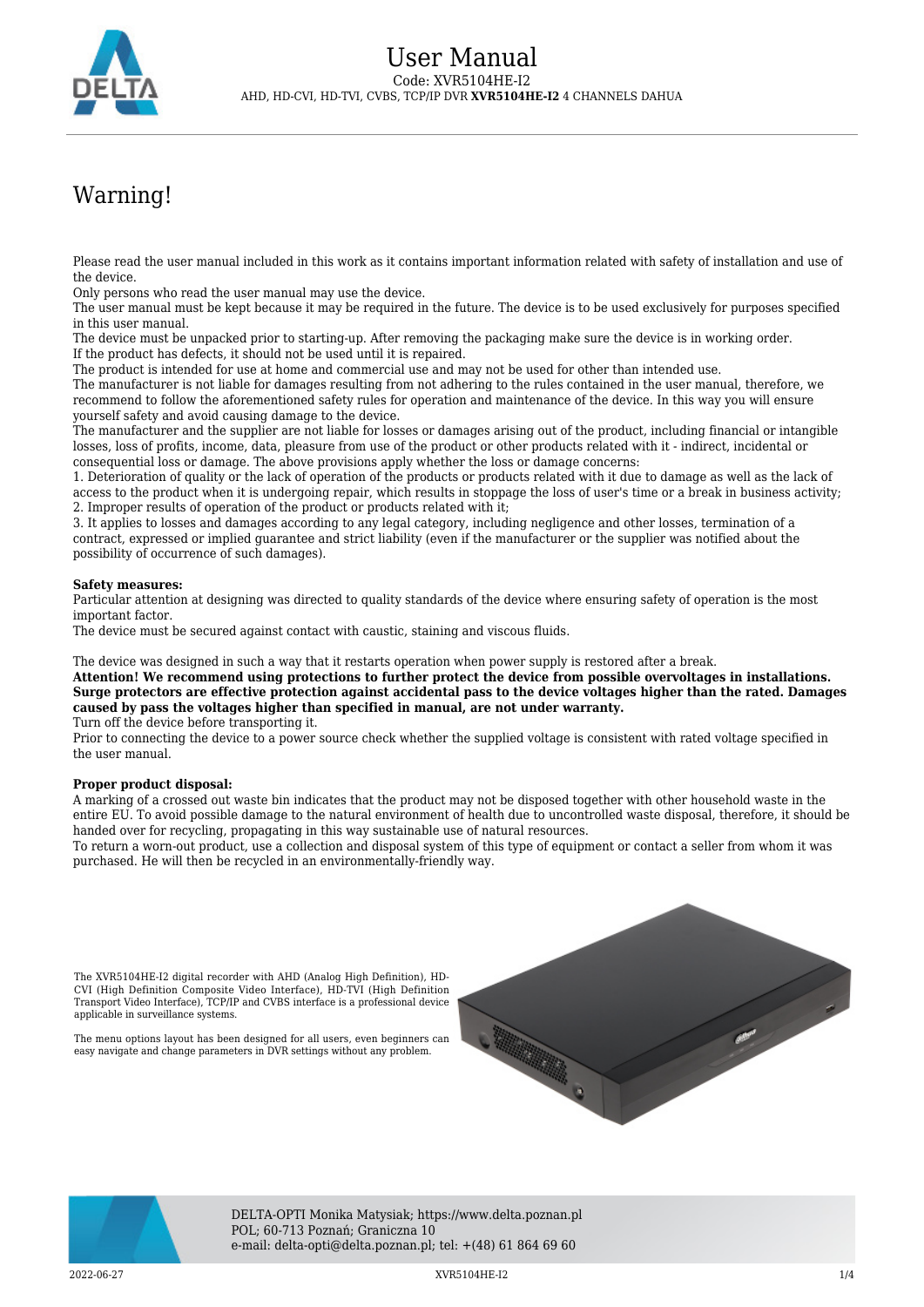

### User Manual Code: XVR5104HE-I2 AHD, HD-CVI, HD-TVI, CVBS, TCP/IP DVR **XVR5104HE-I2** 4 CHANNELS DAHUA

| Standard:                           | AHD, HD-CVI, HD-TVI, CVBS, TCP/IP                                                                                                                                                                                                                                                                                                                                                |  |
|-------------------------------------|----------------------------------------------------------------------------------------------------------------------------------------------------------------------------------------------------------------------------------------------------------------------------------------------------------------------------------------------------------------------------------|--|
| Video inputs:                       | 4 pcs BNC                                                                                                                                                                                                                                                                                                                                                                        |  |
| Video outputs:                      | 1 pcs HDMI<br>1 pcs VGA                                                                                                                                                                                                                                                                                                                                                          |  |
| Audio inputs:                       | $\cdot$ 4 pcs - CINCH<br>• 4 - Audio support via coaxial cable, HD-CVI only                                                                                                                                                                                                                                                                                                      |  |
| Audio outputs:                      | 1 pcs CINCH                                                                                                                                                                                                                                                                                                                                                                      |  |
| Image compression method:           | AI Coding / H.265 + / H.265 / H.264 + / H.264                                                                                                                                                                                                                                                                                                                                    |  |
| Image records resolutions:          | • AHD / HD-CVI / HD-TVI :<br>$5M-N - 1296 \ge 1440$ ,<br>$4M-N - 1280 \times 1440$ ,<br>1080p - 1920 x 1080,<br>1080N - 960 x 1080,<br>720p - 1280 x 720,<br>$\cdot$ CVBS :<br>960H - 960 x 576<br>$\cdot$ IP :<br>max. 6 Mpx - 3072 x 2048                                                                                                                                      |  |
| Recording speed adjustment:         | 6 Mpx IP @ 1  25 fps<br>$5M-N @ 1  10$ fps<br>4M-N @ 1  15 fps<br>$1080p \oplus 115$ fps<br>1080N @ 1  25 fps<br>720p @ 1  25 fps<br>960H @ 1  25 fps<br>for each channel                                                                                                                                                                                                        |  |
| Operation modes:                    | $4 x$ AHD / HD-CVI / HD-TVI / CVBS / IP + 2 x IP                                                                                                                                                                                                                                                                                                                                 |  |
| Recording modes:                    | Manual, Sensor, Motion detection, Schedule                                                                                                                                                                                                                                                                                                                                       |  |
| Supported hard drives:              | 1 x 6 TB SATA                                                                                                                                                                                                                                                                                                                                                                    |  |
| External storage devices backup:    | Save single frames and whole records from DVR drive to the USB drive                                                                                                                                                                                                                                                                                                             |  |
| Searching and playback the records: | Records searching: by time + timeline with record type. Playback: forward, fast, slow,<br>step<br>Advanced searching (to the one second accuracy)<br>Intelligent face search AI - simultaneous search in the archive of face recordings<br>based on max 8 photos taking into account the similarity threshold (for each photo<br>separately)<br>1/4 channel synchronous playback |  |
| Network functions:                  | Full support via network, Remote records copying, Web Server built-in max. 128 on-<br>line users                                                                                                                                                                                                                                                                                 |  |
| Mobile phones support:              | Port no.: 37777 or access by a cloud (P2P)<br>• Android: Free application DMSS<br>• iOS (iPhone): Free application <b>DMSS</b><br>See how to configure the P2P function in Dahua recorders and how to enable the<br>mobile application                                                                                                                                           |  |
| Alarm inputs / outputs:             | 8/3                                                                                                                                                                                                                                                                                                                                                                              |  |

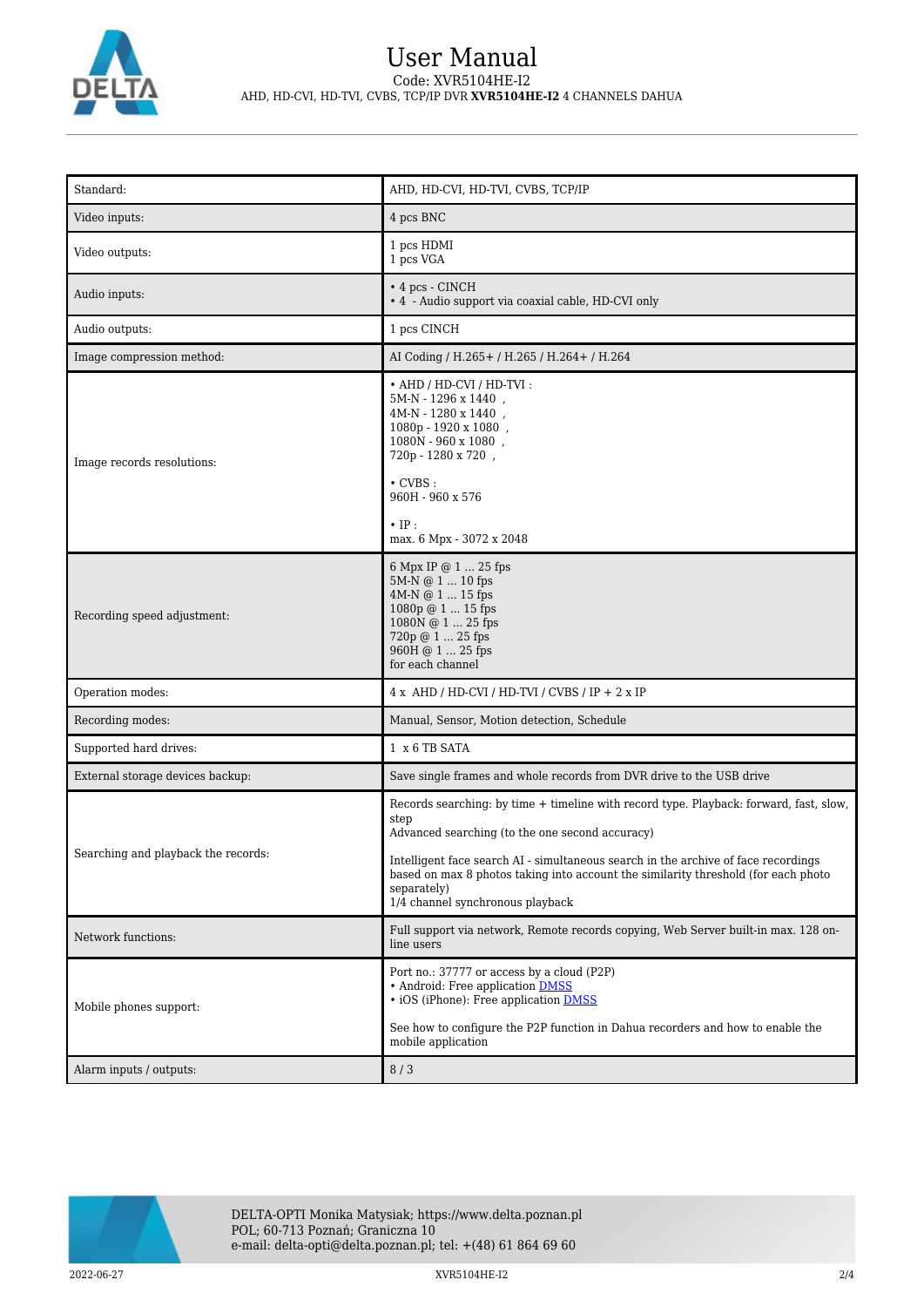

## User Manual Code: XVR5104HE-I2 AHD, HD-CVI, HD-TVI, CVBS, TCP/IP DVR **XVR5104HE-I2** 4 CHANNELS DAHUA

| PTZ control:                     | IP Speed Dome Cameras<br>Control compatible with coax PTZ HD-CVI<br>RS-485 - PELCO-D/P                                                                                                                                                                                                                                                                                                                                                                                                                                                                                                                                                                                                                                                                                                                                                                                                            |  |
|----------------------------------|---------------------------------------------------------------------------------------------------------------------------------------------------------------------------------------------------------------------------------------------------------------------------------------------------------------------------------------------------------------------------------------------------------------------------------------------------------------------------------------------------------------------------------------------------------------------------------------------------------------------------------------------------------------------------------------------------------------------------------------------------------------------------------------------------------------------------------------------------------------------------------------------------|--|
| Motion Detection:                | Split the screen into zones : 22 x 18 motion zones                                                                                                                                                                                                                                                                                                                                                                                                                                                                                                                                                                                                                                                                                                                                                                                                                                                |  |
| Main features:                   | • Cooperation with Dahua devices working in the concept of the Internet of Things<br>$(IoT)$ ,<br>• POS - support the machines installed in the points of sales and displaying the date<br>from them as overlaid text on selected channel window,<br>• SMD PLUS - searching for an object classified as: human, motor vehicle, non-motor<br>vehicle<br>• Coax Audio/Alarm support,<br>• Intelligent Image Analysis : crossing the line (tripwire), crossing the line (tripwire),<br>abandoned/missing object, classification of people and vehicles<br>• advanced face recognition and search functions<br>• Support for up to 10 face databases, including 10 000 face images<br>• Detection of faces not included in the device database<br>• Searching for faces in recordings based on max 8 selected photos with the ability to<br>independently set the similarity threshold for each photo |  |
| $USB$                            | 2 pcs USB 2.0                                                                                                                                                                                                                                                                                                                                                                                                                                                                                                                                                                                                                                                                                                                                                                                                                                                                                     |  |
| Mouse support:                   | ✓                                                                                                                                                                                                                                                                                                                                                                                                                                                                                                                                                                                                                                                                                                                                                                                                                                                                                                 |  |
| IR remote controller in the set: |                                                                                                                                                                                                                                                                                                                                                                                                                                                                                                                                                                                                                                                                                                                                                                                                                                                                                                   |  |
| Power supply:                    | 12 V DC / 1.5 A (power adapter included)                                                                                                                                                                                                                                                                                                                                                                                                                                                                                                                                                                                                                                                                                                                                                                                                                                                          |  |
| Color:                           | Black                                                                                                                                                                                                                                                                                                                                                                                                                                                                                                                                                                                                                                                                                                                                                                                                                                                                                             |  |
| Weight:                          | $1.13 \text{ kg}$                                                                                                                                                                                                                                                                                                                                                                                                                                                                                                                                                                                                                                                                                                                                                                                                                                                                                 |  |
| Dimensions:                      | 325 x 257 x 55 mm                                                                                                                                                                                                                                                                                                                                                                                                                                                                                                                                                                                                                                                                                                                                                                                                                                                                                 |  |
| Supported languages:             | Polish, English, Czech, Danish, Finnish, French, Greek, Spanish, Dutch, German,<br>Portuguese, Russian, Romanian, Serbian, Slovak, Slovenian, Hungarian, Italian                                                                                                                                                                                                                                                                                                                                                                                                                                                                                                                                                                                                                                                                                                                                  |  |
| Country of origin:               | China                                                                                                                                                                                                                                                                                                                                                                                                                                                                                                                                                                                                                                                                                                                                                                                                                                                                                             |  |
| Manufacturer / Brand:            | <b>DAHUA</b>                                                                                                                                                                                                                                                                                                                                                                                                                                                                                                                                                                                                                                                                                                                                                                                                                                                                                      |  |
| Guarantee:                       | 3 years                                                                                                                                                                                                                                                                                                                                                                                                                                                                                                                                                                                                                                                                                                                                                                                                                                                                                           |  |

Front panel:



Rear view:



In the kit:



 $2022$ -06-27 3/4